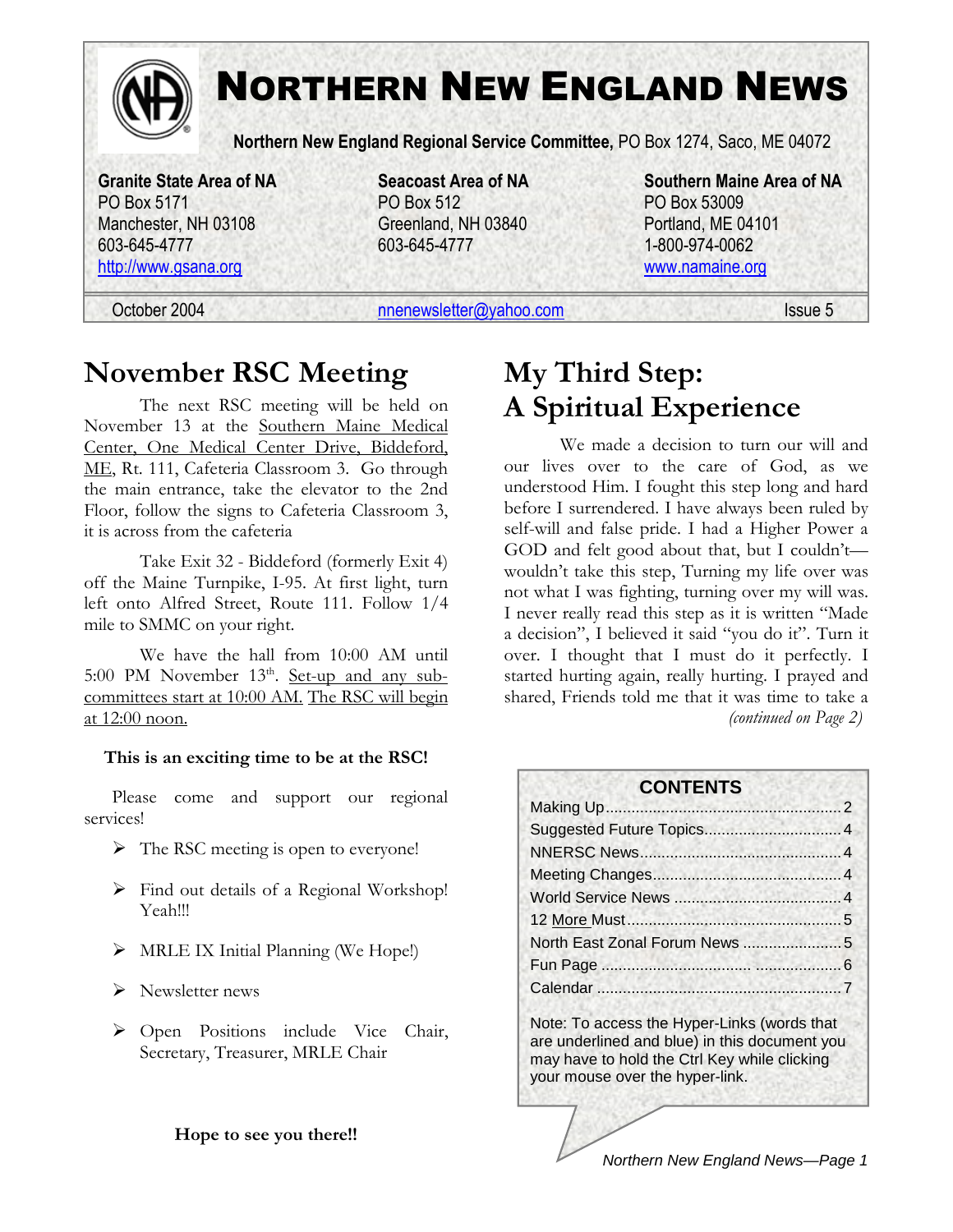#### *(My Third Step…Continued from page 1)*

step, but I wouldn't listen, I spent about 2 weeks feeling very confused and living my old ways. During this time I had chosen to push my God away, something that I do quickly when hiding in my disease. For the first time in several months suicide appealed to me. This time it seemed very real and the thoughts wouldn't go away. Constant thoughts of suicide prevented sleep at night. I stopped praying and stopped sharing. I listened to my diseased mind and believed what it said, I planned my death, something that I hadn't done for a while. I was confused and in pain; I'd lost my willingness. My walls were up again and shut out everyone, I chose not to listen, not even to my god. That was my choice but I wouldn't admit it or accept it then. Finally, I began talking to people and listening a little. One night someone caught me with my guard down— I guess I had a moment of sane thinking, it seemed that maybe they were all right. Maybe I was fighting my third step. I didn't want to believe that could be the problem, it seemed too simple.

The next three days were spent doing the things that I should have been doing all along, praying and sharing and listening. On Saturday night I went to a meeting and the topic for discussion was the first step. I shared my feelings. On Sunday afternoon I decided that it was time, believed that I needed to take my third step with someone else in order for it to be real for me. I wanted to experience that humility that went with letting someone see me on my knees praying. False pride had been getting in the way of my recovery.

That night I went to a meeting. The topic for discussion was the second step. It was suggested by someone who had no idea that I planned to take my third step after the meeting. It was beautiful and I shared my feelings with people I didn't even know It was no coincidence.



I feel it was my god's will for me to share my first and second steps with other people

before taking my third step. After the meeting I took my third step with a very good friend, the first person that I had learned to trust. It was a stormy night and there was a lot of thunder and lightening in the sky, but the rain held off until I had kneeled in the park at a beautiful big rock with a friend that I love very much and prayed. We prayed together and I got a warm comforting feeling, the same feeling that I used to get as a child when my mother held me and rocked me and told me that it would be O.K. That moment I knew that I was in my god's hands and that everything was O.K. this time. I was so happy walking in the rain not caring what I looked like anymore because nothing could top how I felt. It was like being a little girl again, a happy little girl walking in the rain with my god, and my friend, feeling this very special bond that would always be. That bond is there every day.

I live my first three steps every day. I have to because I need that daily renewal and I want it today. The first thing I do when I wake up in the morning is work my first three steps with my god. It's a beautiful way to start my new clean day, which is my greatest gift.

*Reprinted with permission from the NA Way* 

## **Making Up**

There is a time that comes to all who enter recovery when we make a conscious decision to turn our will and our lives over to the care of GOD. In other words we do something we were unaccustomed to doing on a regular basis, consciously trust in something greater than ourselves. We then leave the results of our life up to that power into which we have placed our trust. In the past my normal reaction to this would have been, you know, "I've got a problem with trust."

The first time I was ever on the rock, working off a top rope, when the time came for me to lean back and walk back down the face of the cliff up which I had just scrambled, these were my exact words. Yet when I let go and let GOD, set aside the person on belay at the bottom that *(continued on page 3)*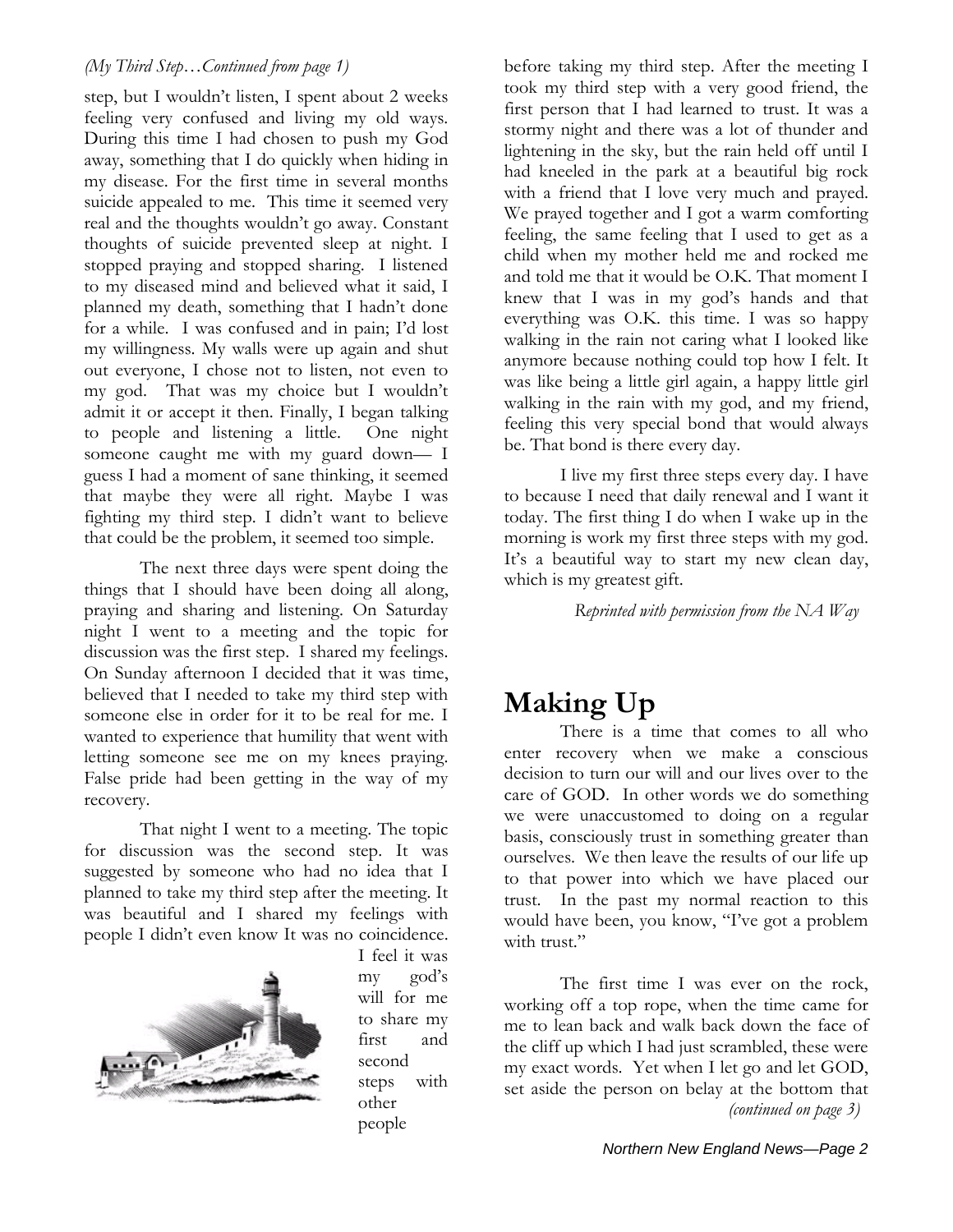#### *(Making Up, Continued from page 2)*

had my life in their hands, the feeling that followed walking safely down to the ground, perpendicular to the vertical cliff face, was exhilarating. Over the course of the next several years of my rock climbing period, that initial feeling never left me and with good reason. In the rock climbing community stories abound of mistakes that people made, sometimes ending in tragedy. Occasionally we learned of someone who had lost their life as a result of a hurried and irreversible decision.

So it is when it comes to making amends. We are first asked to make a list of all persons we had harmed and become willing to make amends to them all. Then we are asked to make direct amends to such people wherever possible, except when to do so would injure them or others. The first question that comes to my mind is how do I know I've harmed anyone? While we may not have harmed someone in a physical, mental, or spiritual manner, but if we, through some course of our own action, thought or deed harmed ourselves in the process, then we harmed someone. If harm is believed to have happened, the person(s) goes down on the list.

I'd like to stop for a moment and ask why this is important and what happens when we go through with this process? The steps are very clear because they tell us what happens when we finish each step completely, through to the end of all twelve steps. What happens to us is of a profound nature, we have a spiritual awakening. When we first get right with others (forgive others and ask for them to forgive us), then ask GOD of his will for us and for the power to carry it out, we have a spiritual awakening. The quality of our lives and our relationships increases immeasurably. How is it I can say this? Because the steps tell me this, and this is what has happened in my own life.

Unbeknownst to me a guardian angel follows me around. Every once in awhile it is revealed to me and reassures me everything is alright, I'm right where I'm supposed to be. How do I know this? Let me tell you what happened in

my life. Some years ago now, someone who I loved very much died, my mother. Immediately after she died, I was able to speak with the person who had sat and talked with my mother all during the process of her dying. During that time, my mother shared with this person how proud she was of me turning my life around and getting into recovery. I had never met this person before in my life until that very day, and my mother certainly did not know her either until she entered the hospital to die. But this lady shared with me those words of my mother, words that still resonate with me to this day, words I would only throw away should I choose anything other than recovery. How is it I chose to stay that day and hear those words spoken by this person after everyone else had left? I do know God loves me and through this person, my mother was able to confirm what she thought of me, what she could never do while she was alive.

Where then is that moral dividing line and how is it decided when someone needs to have amends made to them? An excellent question and one that certainly should not be addressed until such time that the preceding seven steps have become a part of one's life in such a way that to directly make any amend would not injure them or someone else. The steps are for healing. We wish to heal the wounds that we have inflicted and have been inflicted upon us. It is important that we act slowly and not make hasty or irreversible decisions. By the time we get fully engaged with these eighth and ninth steps, we will want to be fully engaged with others, engaged to go forward to a fuller life and deeper relationship with GOD.

*Member Southern Maine Area*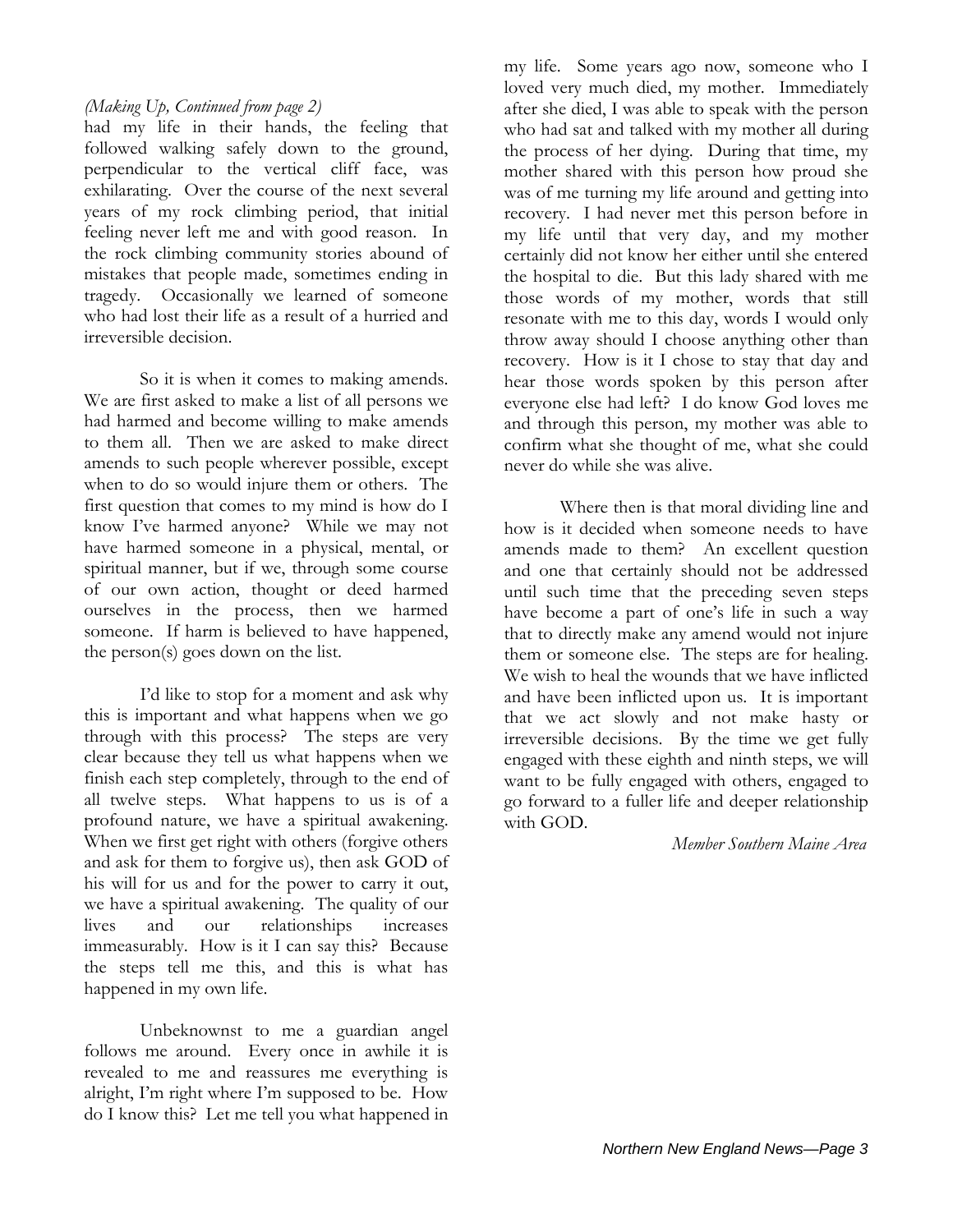

Have you contacted your sponsor today?

# **Suggested Future Topics**



**December Issue** (deadline November 15th**)** 

What you read listed above are the topics to be used for future "meeting in print" newsletter issues. As always, if you have felt a need to write upon an entirely different topic, go for it, as long as it is related to recovery from the disease of addiction. These are intended to stimulate your writing skills for the benefit of our readership. Thanks in advance for your participation. We know what it means when it is said…"We are not alone."

## **NNERSC NEWS**

- September donation to NAWS from NNERSC is \$2226.89
- $\triangleright$  NNERSC total donation to NAWS in the last fiscal year was \$2687.03
- $\triangleright$  There will be a Regional Workshop in the Southern Maine Area tentatively held in December. Early discussions are leaning toward Traditions being the primary focus for part of the day.
- On the lookout for the following: **Vice Chair**, **Secretary, Treasurer, MRLE Chair**
- Dates of the next RSC meetings: November 13, 2004 SMA, January 8, 2005 SMA, March 12, 2005 SMA

## **Meeting Changes**

GRANITE STATE AREA, Meeting Moved The Tuesday Manchester Room Full of Miracles group has moved from the Grace Church on Lowell St. to Tirrel House, 15 Brook St, Manchester...same place as Saturday night mtg.

# **World Service News**

(Here is some info from www.na.org. If you have not checked these out yet, please do)

#### **Discussion Bulletin Boards**

Enter Fellowship Issue Discussion Topics Bulletin Board

Discussion boards are for NA Members only.

Please stick to the topic—if you want to start a new thread under the topics, simply click on "New Topic" after entering either main discussion topic you would like to participate in. Background Info & Resources:

- 2004 2006 Our Public Image Session Profile
- 2004 2006 Infrastructure Session Profile
	- What is the purpose of Fellowship Discussions?
	- What are Ground Rules?
	- What are Brainstorming Guidelines?

#### Enter WSC Participant Discussion Bulletin Board

• Info about the WSC Participant Discussion Board

### **Important date coming up:**

World Board Meeting - November 4-6, 2004

With no advertising, and in a little over 100 days the WSO have *(from NAWS NEWS):*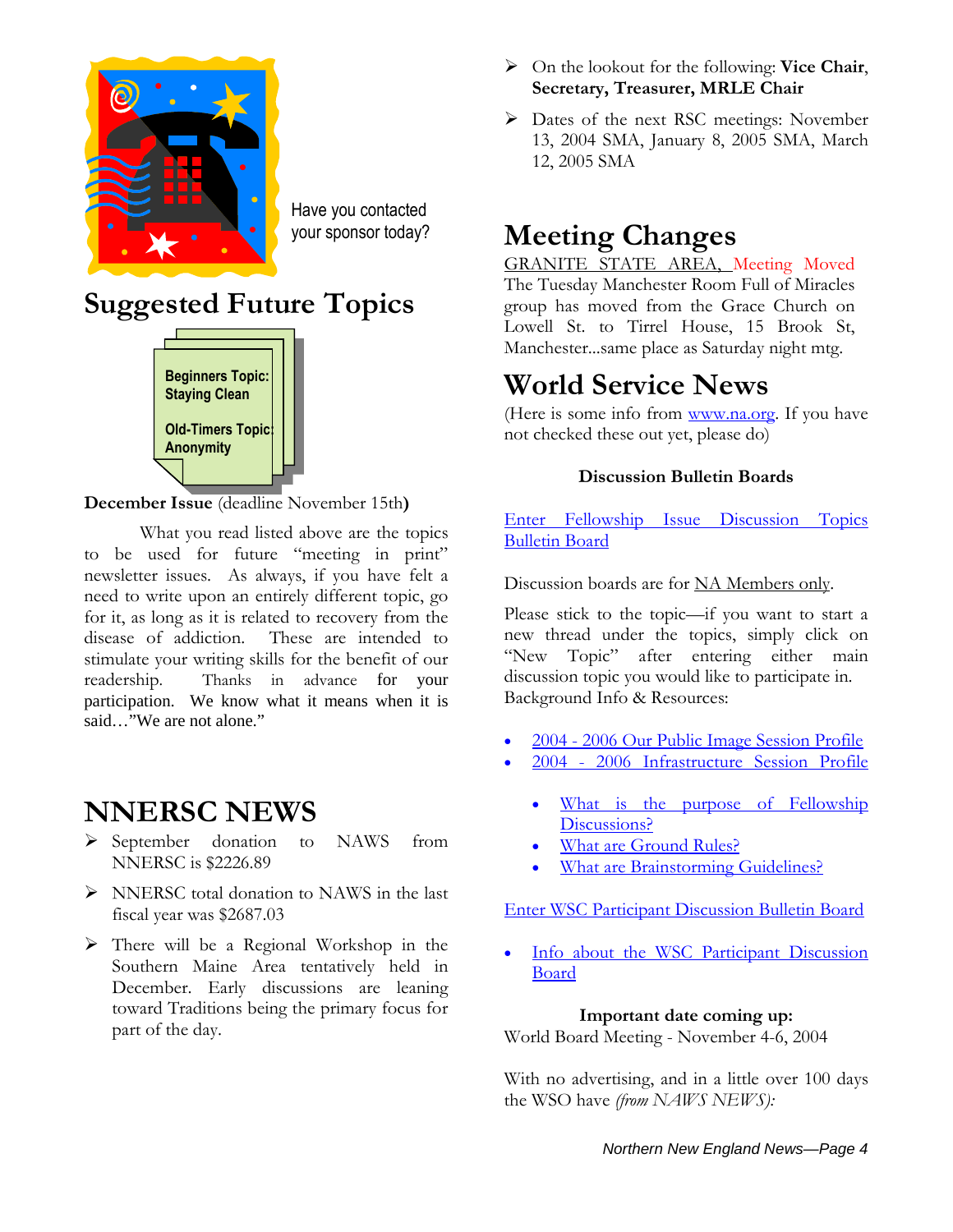- Received over 500 orders, totaling about \$200,000 in online literature sales.
- Received online orders from Australia, Canada, Japan, Mexico, Norway, Peru, Portugal, United Kingdom and Uruguay.
- Shipped five online orders from the Canadian Distribution Center and four from the European Branch.
- Twenty-eight groups that usually mail, fax or phone in their orders are now placing them through the website.
- Over 600 new customers who have never ordered (or done so only infrequently) directly from us before, 20 of these new customers have already placed second and third online orders.
- Non-members using the site, we have online orders from treatment facilities, health centers, correctional facilities, libraries and hospitals

## **12 More Must Found in the Basic Text**

- 1. We MUST separate what was done to us from what we did to others." pg. 37
- 2. "As with each step we MUST, be thorough." pg. 38
- 3. "We MUST remember the pain that they have known." pg. 40
- 4. "It is said that for meditation to be of value, the results MUST show in our daily lives." pg. 46
- 5. "We MUST give freely and gratefully that which has been freely and gratefully given to us." pg. 47
- 6. "Our disease involved much more than just using drugs, so our recovery MUST involve much more than simple abstinence." pg. 53
- 7. "We MUST give up this old concept and face the fact that reality and life go on, whether we choose to accept them or not." pg. 53
- 8. "When we are prepared, we MUST try out our newly found way of life.
- 9. "We learn the program won't work when we try to adapt it to our life. We MUST learn to adapt our life to the program." pg. 55
- 10. "Unity is a MUST in Narcotics Anonymous." pg. 60
- 11. "We MUST live and work together as a group to ensure that in a storm our ship does not sink and our members do not perish." pg. 60
- 12. "We MUST be constantly on guard that our decisions are truly an expression of God's will." pg. 61

# **North East Zonal Forum**

### **News** *(from September 11 RSC Minutes)*

Motions were passed at the last NNERSC meeting to allow the RD to make following proposals at the next NEZF:

**---------- "To allow the RD to make the following proposal at the NEZF:** 

**Proposal:** That the vote required to adopt a proposal at the NEZF be raised from 50% to 75%"

**Intent:** To move closer to having a consensus on the adoption of zonal proposals.

#### **Passed 3 out of 3 possible votes**

**"To allow the RD to following proposal at the NEZF:** 

**----------** 

**----------** 

**Proposal:** That the NEZF change it's meetings from January and July to March and October"

**Intent:** To meet during seasons when the weather is friendlier to traveling.

#### **Passed 3 out 3 possible votes**

**"To allow the RD to make the following proposal at the NEZF:** 

**Proposal:** That in the spring of a year that the WSC meets, the NEZF should decide to: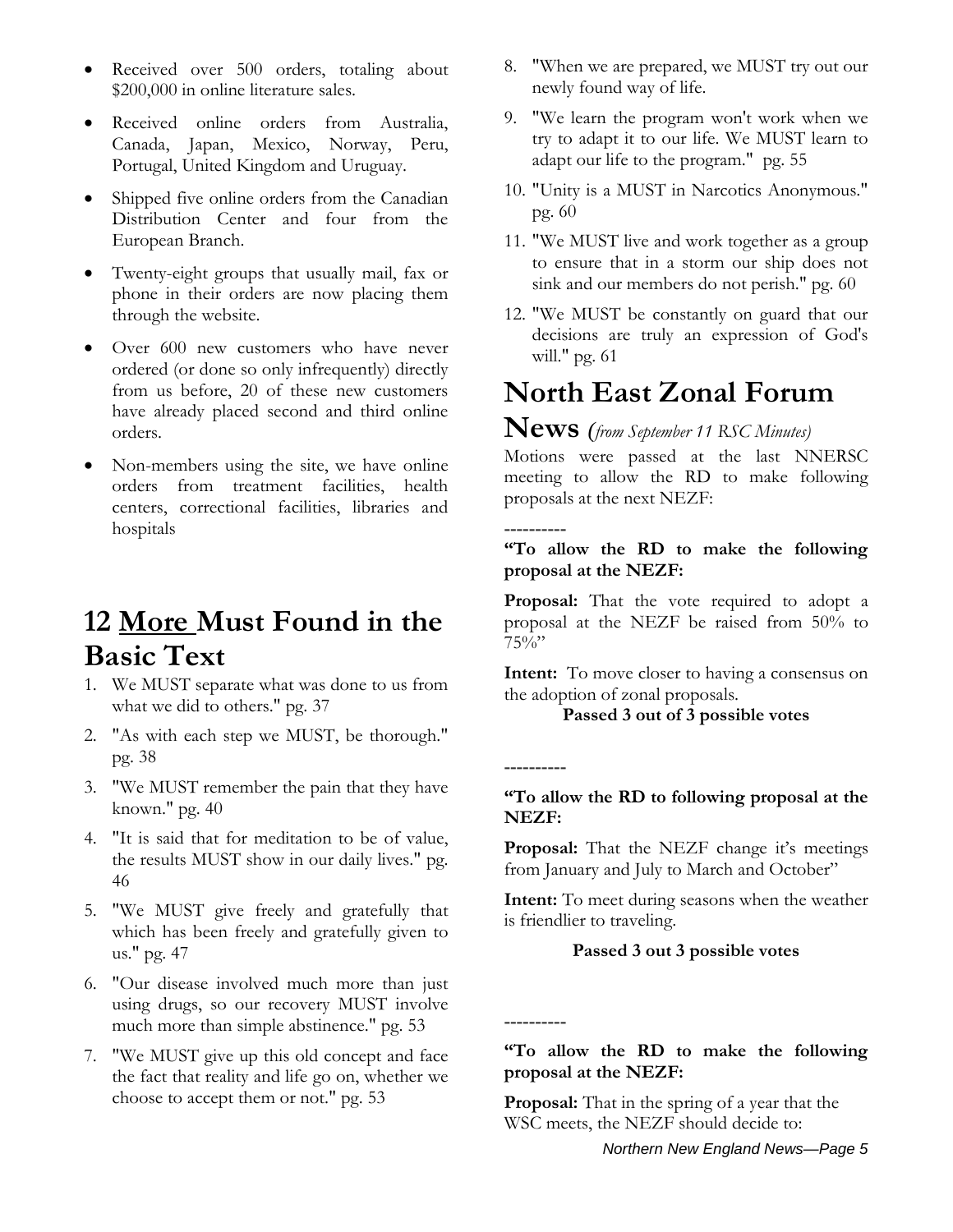- 1. meet in January, or
- 2. meet at the WSC, or
- 3. meet in March, or
- 4. not meet at all"

**Intent:** To allow the members of the NEZF to decide the best time to meet before a WSC

**Passed 3 out 3 possible votes** 

# **NA Fun Page**

| S                               | Ρ      | Α                                                  | Т | Ι                  | Ε             | N | $\mathcal{C}$ | Ε            | Β           | $\overline{J}$                                       | F                | Ε               | Η           | G                         |                 |                                                         |
|---------------------------------|--------|----------------------------------------------------|---|--------------------|---------------|---|---------------|--------------|-------------|------------------------------------------------------|------------------|-----------------|-------------|---------------------------|-----------------|---------------------------------------------------------|
| F                               | S      | М                                                  | Ρ | F                  | N             | L | ŢJ            | J            | М           | Ρ                                                    | Ω                | C               | Χ           | G                         |                 |                                                         |
| L                               | IJ     | Ε                                                  | Ζ | R                  | U             | Ρ | Κ             | G            | S           | R                                                    | Υ                | N               | R           | R                         |                 |                                                         |
| $\mathbf{F}$                    | Ζ      | U                                                  | N | V                  | O             | М | J             | Е            | Κ           | O                                                    | Β                | Α               | Q           | Ι                         |                 |                                                         |
| ( )                             | W      | т                                                  | S | S                  | Κ             | G | Ι             | Η            | Y           | G                                                    | F                | R               | Α           | Q                         |                 | <b>PATIENCE</b>                                         |
| Κ                               | Τ      | ιT                                                 | R | Κ                  | S             | Т | R             | J            | O           | R                                                    | N                | Ε               | S           | Υ                         |                 | PERSEVERANCE                                            |
| Κ                               | Ι      | Ι                                                  | G | $\mathbf{F}% _{0}$ | Ι             | Ε | W             | Е            | G           | Α                                                    | J                | V               | М           | R                         |                 | <b>POWERLESSNESS</b>                                    |
| R                               | Η      | Τ                                                  | Κ | R                  | Χ             | S | L             | Κ            | S           | M                                                    | Β                | Ε               | S           | N                         |                 | PRAYER                                                  |
| W                               | Χ      | A                                                  | O | O                  | $\mathcal{C}$ | G | S             | $\mathbb{R}$ | $\mathbf P$ | S                                                    | Κ                | S               | $\mathbf F$ | $\boldsymbol{\mathrm{F}}$ |                 | <b>PRIORITIES</b>                                       |
| ()                              | C      | Τ                                                  |   | U                  |               | Χ | Ι             | R            | Ε           | R                                                    | G                | R               | Η           | Q                         |                 | PROGRAM                                                 |
| Τı                              | R      | Ζ                                                  | F | Χ                  | R             | L | Α             | Ζ            | U           | W                                                    | D                | Ε               | O           | Z                         |                 | <b>PROGRESS</b>                                         |
| Ρ                               | Ρ      | М                                                  | Т | Κ                  | S             | Υ | Ν             | L            | L           | Κ                                                    | $\left( \right)$ | Ρ               | D           | W                         |                 |                                                         |
| V                               | Т      | Χ                                                  | Т | М                  | Ε             | Υ | D             | М            | V           | V                                                    |                  | Ρ               | Ζ           | Β                         |                 |                                                         |
| S                               | Q      | $\mathcal{C}$                                      | Ζ | R                  | O             | Τ | F             | Ρ            | D           | Т                                                    | W                | N               | V           | Ρ                         |                 |                                                         |
| Β                               | G      | $\mathbf{F}$                                       | Ε | N                  | Т             | Ι | F             | N            | М           | W                                                    | Ι                | Χ               | M           | Y                         |                 | 12<br>13.                                               |
|                                 |        |                                                    |   |                    |               |   |               |              |             |                                                      |                  |                 |             |                           |                 | 4                                                       |
|                                 |        | Feelings                                           |   |                    |               |   |               |              |             |                                                      |                  |                 |             |                           | IБ              |                                                         |
|                                 | Across |                                                    |   |                    |               |   |               |              |             |                                                      |                  |                 |             |                           |                 |                                                         |
| 4.<br>5.                        |        | Alienation, exclude<br>Harmony, quiet, serenity    |   |                    |               |   |               |              |             |                                                      |                  |                 | 18          |                           | 19              |                                                         |
| $7$ .<br>9.                     |        | Belief, desire, expectation<br>Adoration, devotion |   |                    |               |   |               |              |             |                                                      | D.               |                 |             |                           |                 |                                                         |
| 10.                             |        | Shame                                              |   |                    |               |   |               |              |             |                                                      |                  |                 |             |                           | $\overline{11}$ | $\overline{12}$                                         |
| 13.<br>14.                      |        | Secluded<br>Loss                                   |   |                    |               |   |               |              |             |                                                      |                  |                 |             |                           |                 |                                                         |
| 15.                             |        | Belief, certainty, confidence,                     |   |                    |               |   |               |              |             |                                                      |                  | $\overline{13}$ |             |                           |                 |                                                         |
| 17.                             |        | conviction<br>Endurance, open-minded, patience     |   |                    |               |   |               |              |             |                                                      |                  |                 |             |                           |                 | <b>DISCLAIMER</b><br>The opinions expressed here do not |
| 18.                             |        | Modest                                             |   |                    |               |   |               |              |             |                                                      |                  |                 |             |                           |                 | necessarily reflect the views of NA as a                |
| 1.                              | Down   |                                                    |   |                    |               |   |               |              |             | whole, the NNE RSC, nor the Newsletter<br>Committee. |                  |                 |             |                           |                 |                                                         |
| Peace, repose<br>2.<br>Let-down |        |                                                    |   |                    |               |   |               |              | 13          |                                                      |                  |                 |             |                           |                 |                                                         |
|                                 |        |                                                    |   |                    |               |   |               |              |             |                                                      |                  |                 |             |                           |                 | ,6                                                      |
|                                 |        |                                                    |   |                    |               |   |               |              |             |                                                      |                  |                 |             |                           |                 |                                                         |
|                                 |        |                                                    |   |                    |               |   |               |              |             |                                                      |                  |                 |             |                           |                 |                                                         |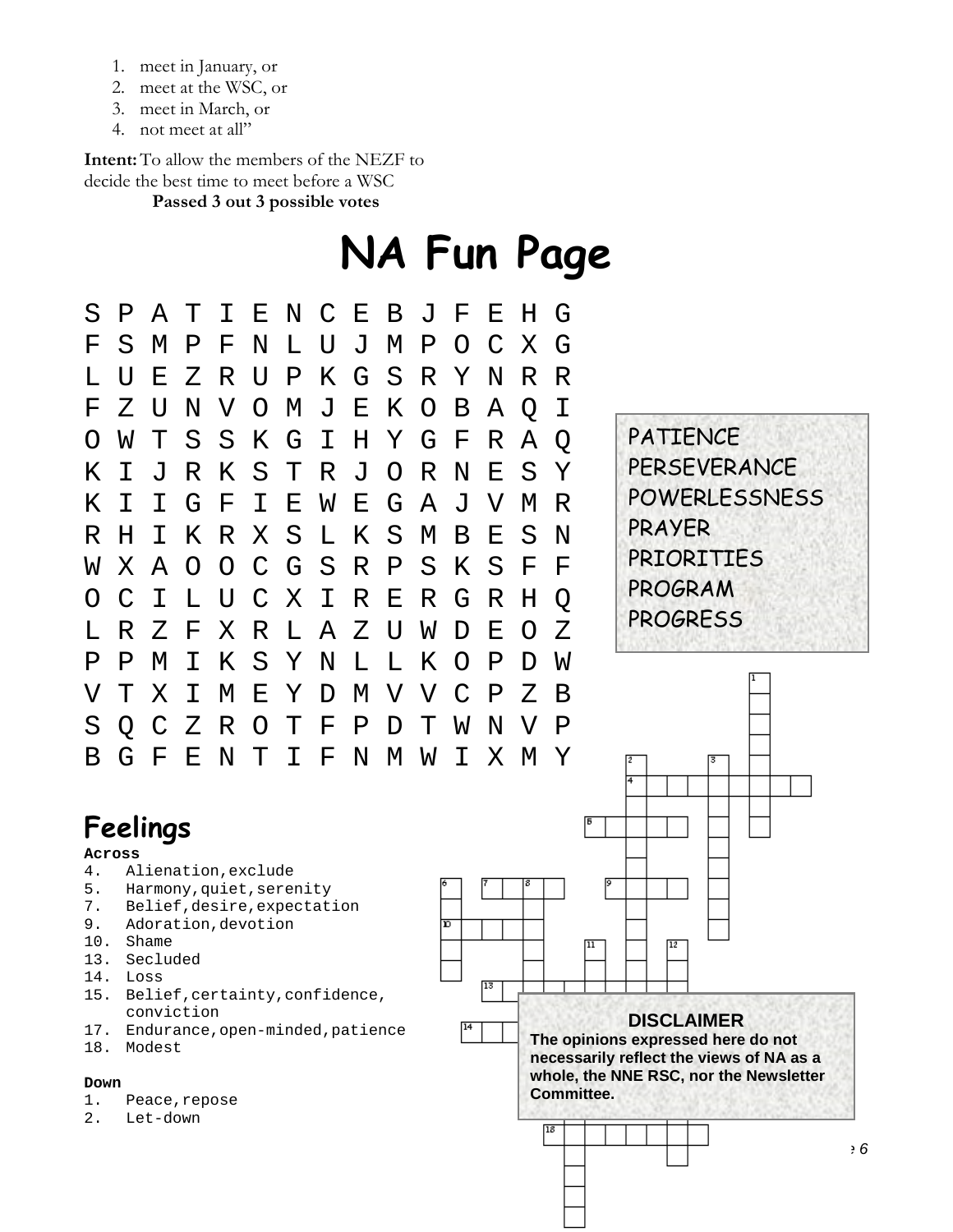- 3. Delight,exultation,gladness
- 6. Upset,mad
- 8. Constancy,endurance,perseverance
- 11. Agony,distress
- 12. Annoyance,bitterness,grudge
- 16. Strength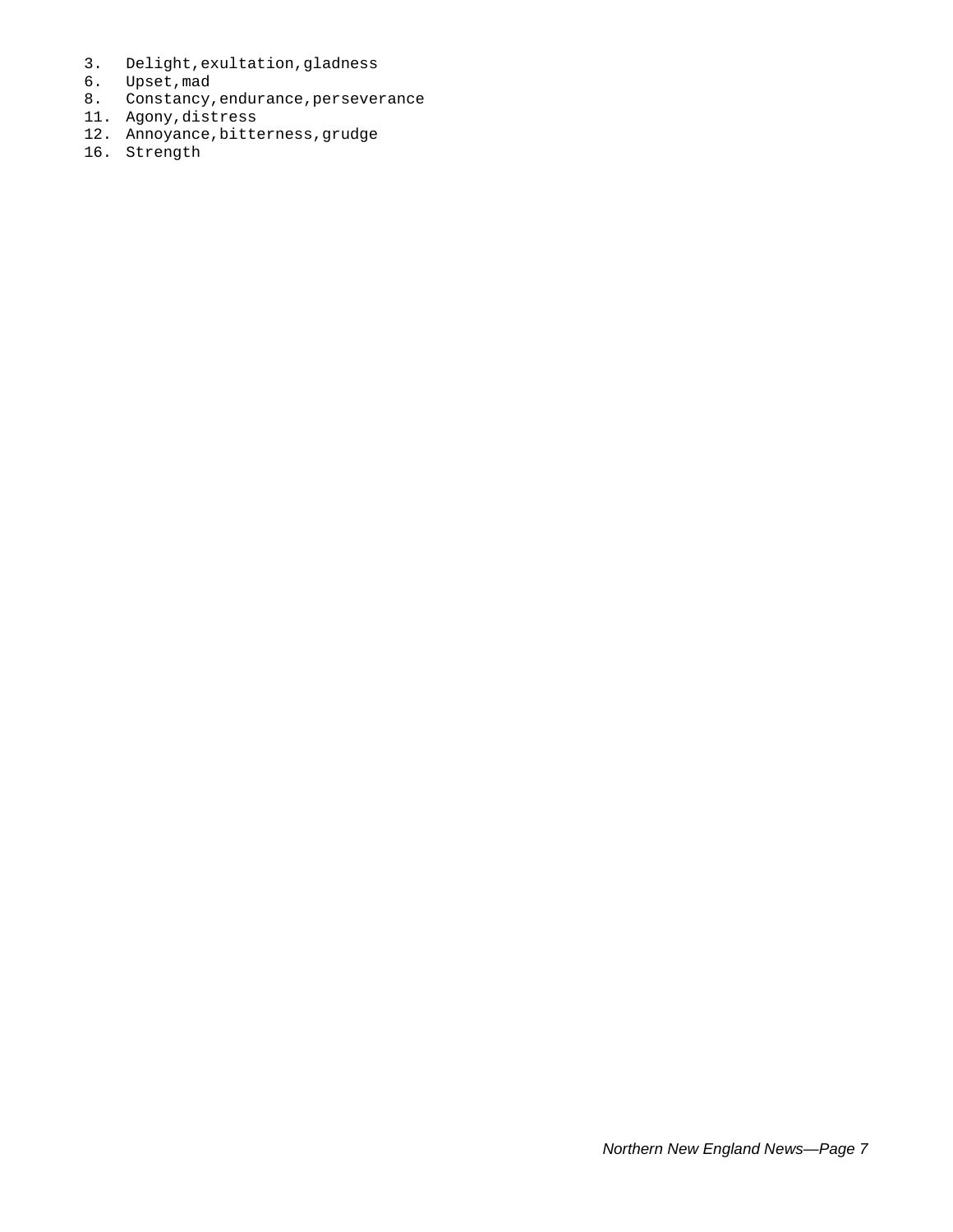## October 2004

## Northern New England Region of NA – Calendar of Events

| <b>SUNDAY</b>                                                                                                                              | <b>MONDAY</b>                                                                                                                                   | <b>TUESDAY</b> | <b>WEDNESDAY</b> | <b>THURSDAY</b> | <b>FRIDAY</b> | <b>SATURDAY</b>                                                                                                                                                                                                                                                                         |
|--------------------------------------------------------------------------------------------------------------------------------------------|-------------------------------------------------------------------------------------------------------------------------------------------------|----------------|------------------|-----------------|---------------|-----------------------------------------------------------------------------------------------------------------------------------------------------------------------------------------------------------------------------------------------------------------------------------------|
|                                                                                                                                            | Meetings that have Closed-Granite \$tate Area<br>Hot Topics (Friday-Laconia) 8:00 pm American Legion<br>One Promise (Thurs & Sat -North Conway) |                |                  |                 |               | 2<br>Granite State Area<br>"Climb for Recovery"<br>10 AM Meet at the base of<br>Mt. Monadandock<br>Rain Date: October 9th                                                                                                                                                               |
| Granite State ASC to be 3<br>Held at VA Hosptial<br>Manchester, NH 1:45 PM<br>Seacoast ASC<br>Wentworth Douglas Hosp.<br>Dover, NH 12 Noon | 4                                                                                                                                               | 5              | 6                | $\overline{7}$  | 8             | 9                                                                                                                                                                                                                                                                                       |
| 10                                                                                                                                         | 11                                                                                                                                              | 12             | 13               | 14              | 15            | 16                                                                                                                                                                                                                                                                                      |
| 17                                                                                                                                         | 18                                                                                                                                              | 19             | 20               | 21              | 22            | 23                                                                                                                                                                                                                                                                                      |
| 24<br>31                                                                                                                                   | 25                                                                                                                                              | 26             | 27               | 28              |               | 29 Southern Maine ASC 30<br>Church of the Holy Spirit<br>Portland, ME 12 Noon<br><b>Granite State Area</b><br>"Hollywood Themed Dance"<br>4:00 PM Films made by You;<br>5:30 PM-Dinner; 6:45 PM<br>Speaker Meeting; Dance at 8<br>PM at the Grace Episcopal<br>Church in Manchester, NH |